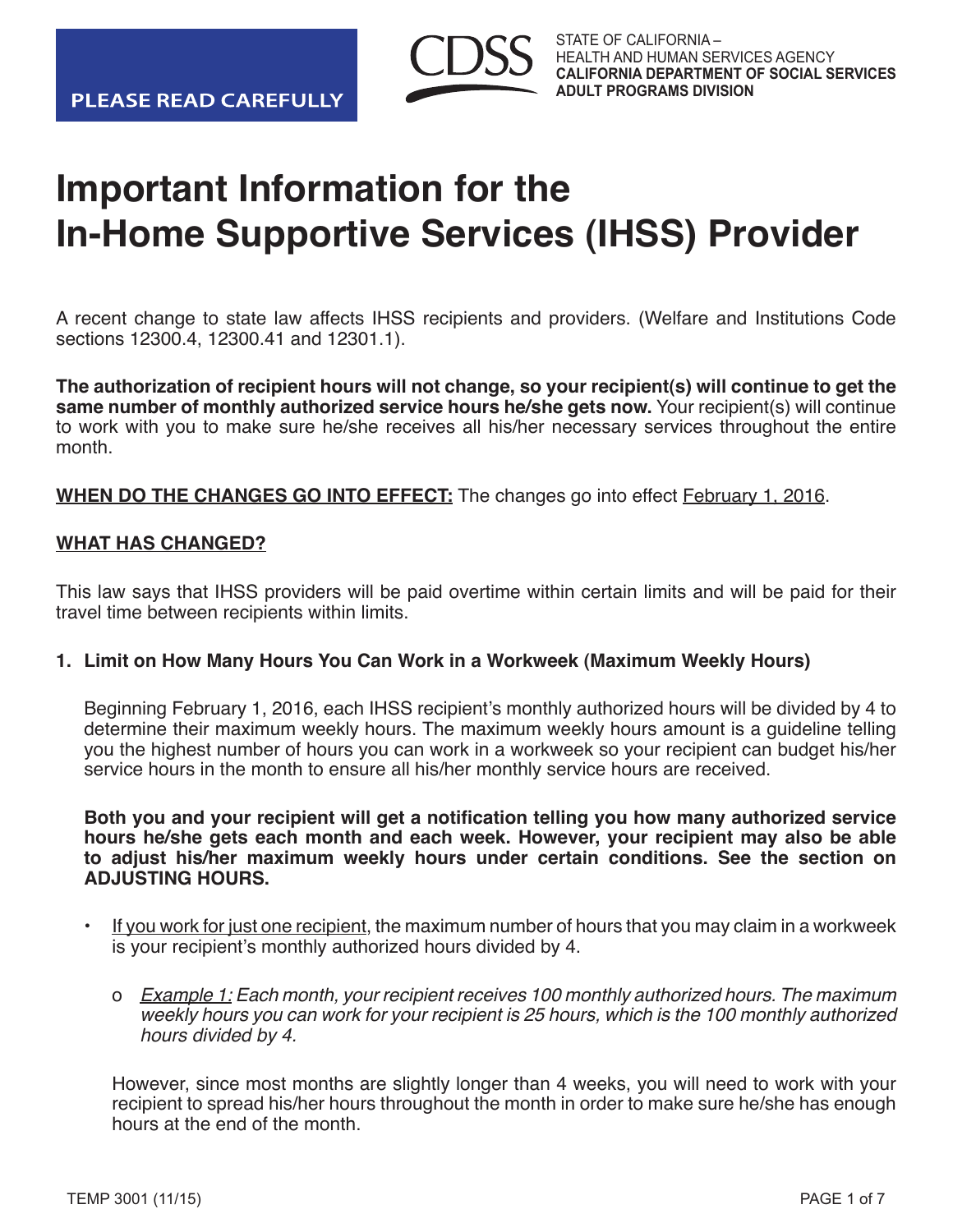- o In the month of December, there are 31 days. Your recipient receives 100 monthly authorized hours. The maximum weekly hours are 25 hours (100 monthly authorized hours divided by 4). However, since December is actually 4-and-a-half weeks, your recipient would need to decide how many hours to take away from each of the first four weeks in order to have enough hours left over for the last few days at the end of the month. Your recipient could, for example, set up a work schedule for you to work 22 hours per week for the first four weeks which would leave him/her with 12 authorized service hours left over for the final few days of the month (22 hours multiplied by 4 equals 88 hours; 88 hours plus 12 hours equals 100 hours).
- If you work for one recipient and that recipient has other providers, your recipient must make a work schedule for you and the other providers to determine how many hours each of you will work. Your recipient may divide his/her total authorized hours among his/her providers as he/she sees fit.
- If you work for more than one recipient, the maximum number of hours that you may claim in a workweek for all of the time you work for your recipients combined is 66 hours. **Each of your recipients must make a work schedule for you to determine how many hours you will be working for each of them so you can make sure you do not work more than 66 hours per workweek.**
	- o Example 2: You are working for two recipients and each has 100 monthly authorized hours. The maximum weekly hours each recipient has is 25 hours (100 hours divided by 4) and the combined total is 50 hours (25 hours for the first recipient plus 25 hours for the second recipient). You will be able to work for the two recipients because the combined total does not exceed 66 hours in the workweek.
	- o Example 3: You are working for two recipients. The first recipient has maximum weekly hours of 25 hours. The second recipient has maximum weekly hours of 50 hours. Between the two recipients, the total maximum weekly hours are 75 hours. However, as a provider who works for more than one recipient, you cannot work more than 66 hours. You will need to inform the recipients that you cannot work 75 hours and then work with one or both of them to create work schedules to make sure you are working no more than 66 hours per workweek. Depending on the work schedule, one or both of the recipients will need to use or hire another provider to work the additional nine hours per workweek.

# **2. Overtime Pay**

You will get overtime pay rate for hours you work over 40 hours in a workweek. The overtime pay rate is one and a half times the regular pay rate.

For example, if you earn \$10 per hour and you work 45 hours in a workweek, you will get paid \$10 per hour for the first 40 hours (40 x  $$10 = $400$ ), and  $$15$  (1.5 x  $$10 = $15$ ) per hour for the five hours you work over 40 hours in the workweek  $(5 \times $15 = $75)$ , for a total of \$475.

The workweek begins at midnight (12:00 a.m.) on Sunday and ends just before midnight (11:59 p.m.) the following Saturday.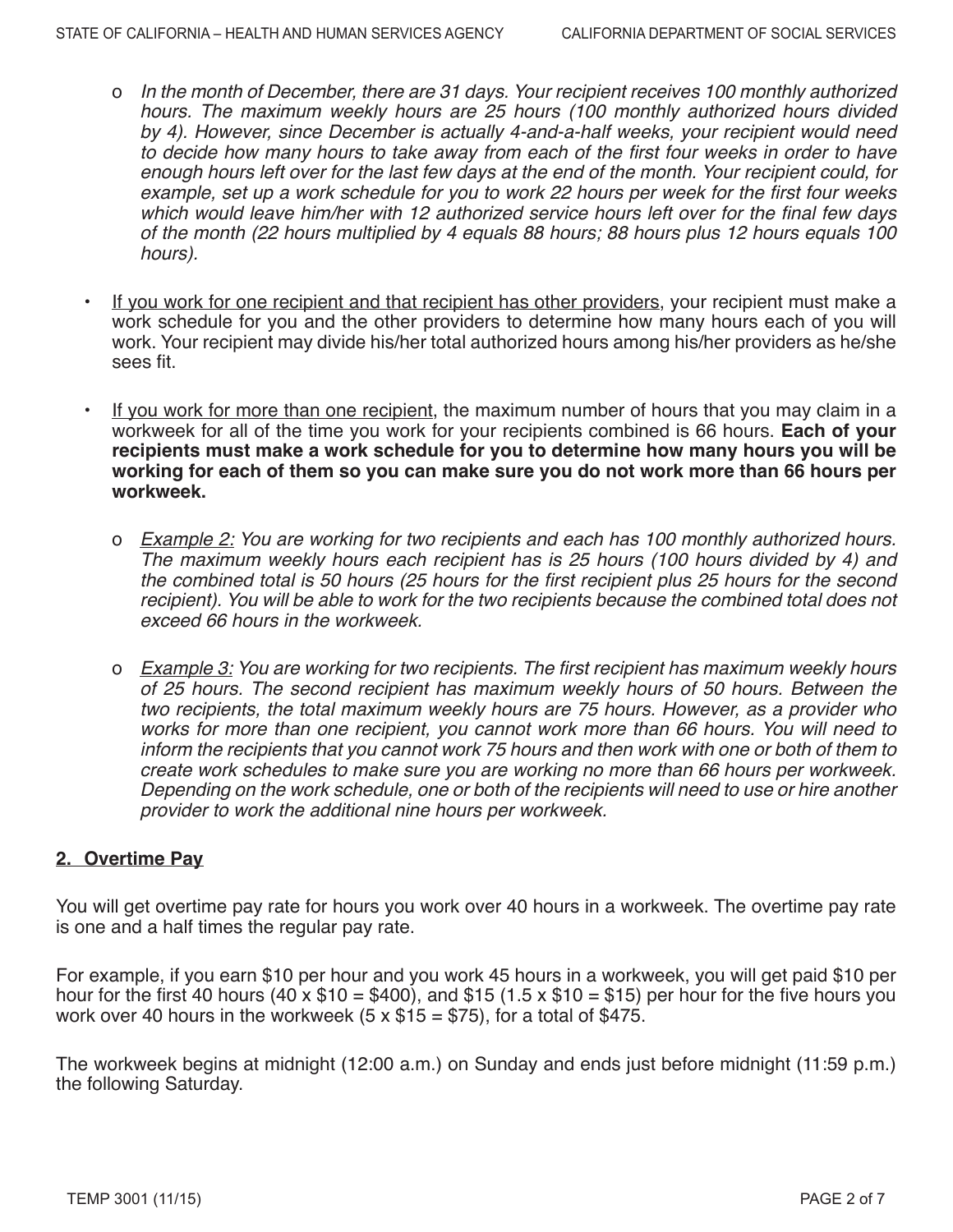# **3. Travel Time Pay**

Beginning February 1, 2016, if you work for more than one recipient at different locations on the same day, you will be eligible to be paid for traveling between the two recipients, up to 7 hours per workweek.

Travel time payment covers the time it takes to travel directly from the location where you provide services for one recipient to another location where you provide services for a different recipient on the same day. Travel time does not include the time it takes you to travel from your own home to the location where you provide services for a recipient or back home after your work is completed.

You will get paid for travel time regardless of your method of travel (driving a car, taking public transit, walking, riding a bicycle).

You must keep track of your travel time each week so that you can report it on your travel claim form which you will receive from the county IHSS office. **Your time spent traveling between recipient locations does not count toward the maximum weekly hours of 66 hours and is not deducted from any recipient's monthly authorized hours.**

#### **Travel Time Pay Between Counties**

To calculate your wage rate when traveling from a recipient in one county to a recipient in another county, you will have to state which recipient you are traveling to on your travel claim form since the wage rate for that travel will be determined by the county you are traveling to.

#### **Limits on Travel Time**

The maximum amount of time providers will be allowed to claim for travel during a workweek is 7 hours.

- If your travel time is going to be more than 7 hours per workweek, you will have to rearrange your work schedule with your recipients to make sure your claimed travel time is no more than 7 hours per workweek.
- If you submit a travel claim form claiming travel time of more than 7 hours in a workweek, you will get paid for the travel time claimed but you will get a violation.

# **ADJUSTING HOURS**

A recipient may be able to adjust hours, allowing a provider to work more than the usual maximum weekly hours.

### **For Providers Working for Only One Recipient (With No Other Providers) – Working More Than Your Recipient's Maximum Weekly Hours**

Your recipient can ask you to work more than his/her maximum weekly hours. In that case, you would have to make sure to balance out those additional hours by working fewer hours in another week of the month in order to avoid going over your recipient's monthly authorized hours.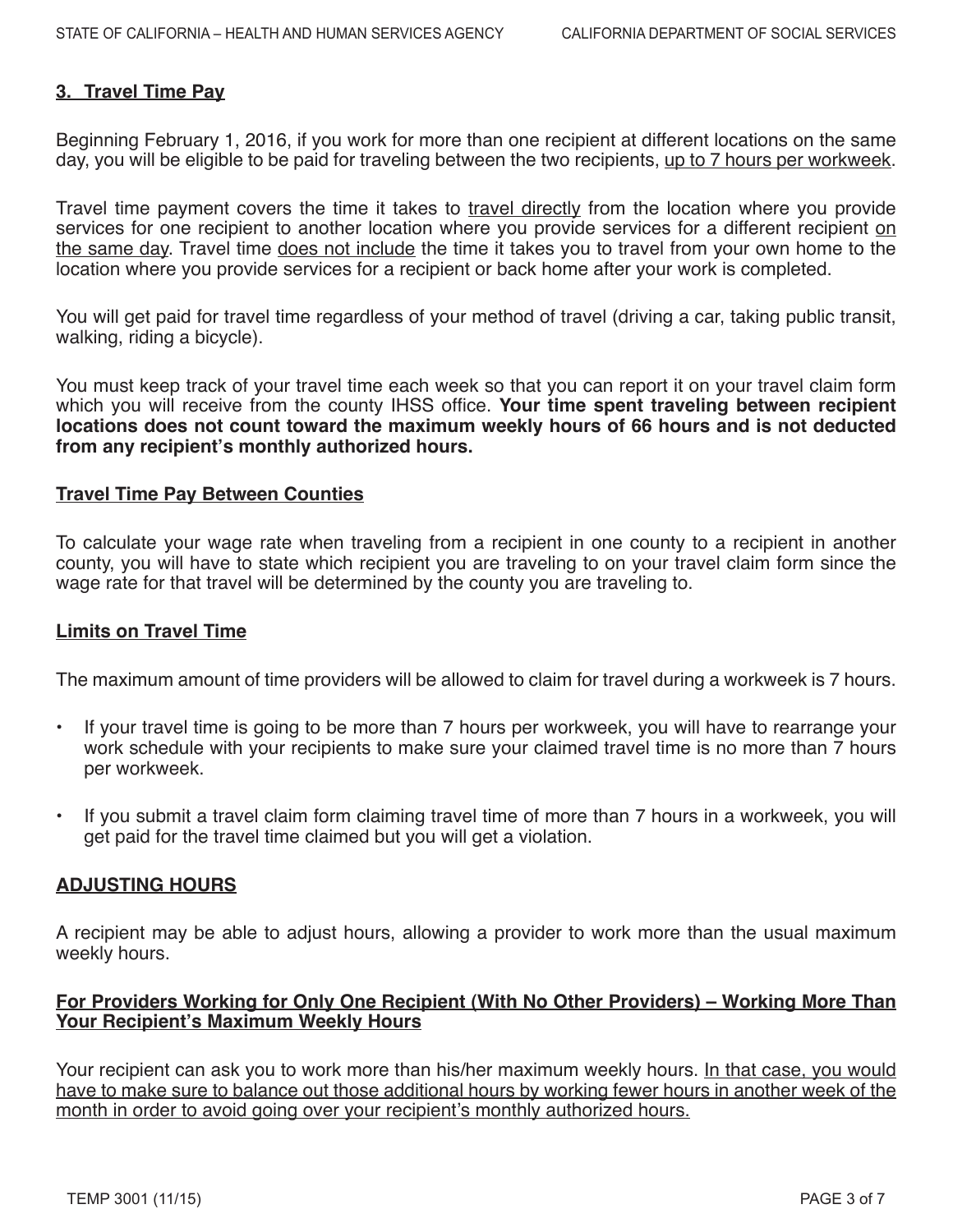Your recipient can authorize you to work more than his/her weekly authorized hours without asking the county for approval as long as the authorization does not cause you to work:

• More overtime hours in the month than you would normally work;

Example: Your recipient's maximum weekly hours are 45 hours per workweek. One week during the month, your recipient needs you to work 55 hours. He/she tells you he/she will adjust your work hours downward by 10 hours the following week, so you will only be working 35 hours during that week.

This adjustment would cause you to work 15 hours of overtime in that two week period instead of the 10 hours of overtime you would normally work. Because this adjustment would cause you to work an additional five hours of overtime in the month, your recipient must ask the county for approval for this adjustment in your work schedule.

• More than 40 hours for your recipient in a workweek if his/her maximum weekly hours are 40 hours or less in a workweek.

Example: Your recipient's maximum weekly hours are 40 hours per workweek. One week during the month, your recipient needs you to work 42 hours, two hours over his/her maximum weekly hours. Your recipient would need to request county approval for this adjustment.

# **For Providers Working for More Than One Recipient – Working More Than Your Recipient's Maximum Weekly Hours**

One of your recipients can authorize you to work more than his/her weekly authorized hours without asking the county for approval as long as the authorization does not cause you to work:

• More than 40 hours for your recipient in a workweek if his/her maximum weekly hours are 40 hours or less in a workweek.

Example: You work 40 hours a workweek for one of your recipients whose maximum weekly hours of 40 hours per workweek. One week during the month, this recipient needs you to work 42 hours, two hours over his/her maximum weekly hours. Your recipient would need to request county approval for this adjustment.

More overtime hours in the month than you would normally work;

Example: Your recipient's maximum weekly hours are 45 hours per workweek. One week during the month, your recipient needs you to work 55 hours. He/she tells you he/she will adjust your work hours downward by 10 hours the following week, so you will only be working 35 hours during that week.

This adjustment would cause you to work 15 hours of overtime in that two week period instead of the 10 hours of overtime you would normally work. Because this adjustment would create an additional five hours of overtime in the month, your recipient must ask the county for approval for this adjustment in his/her hours.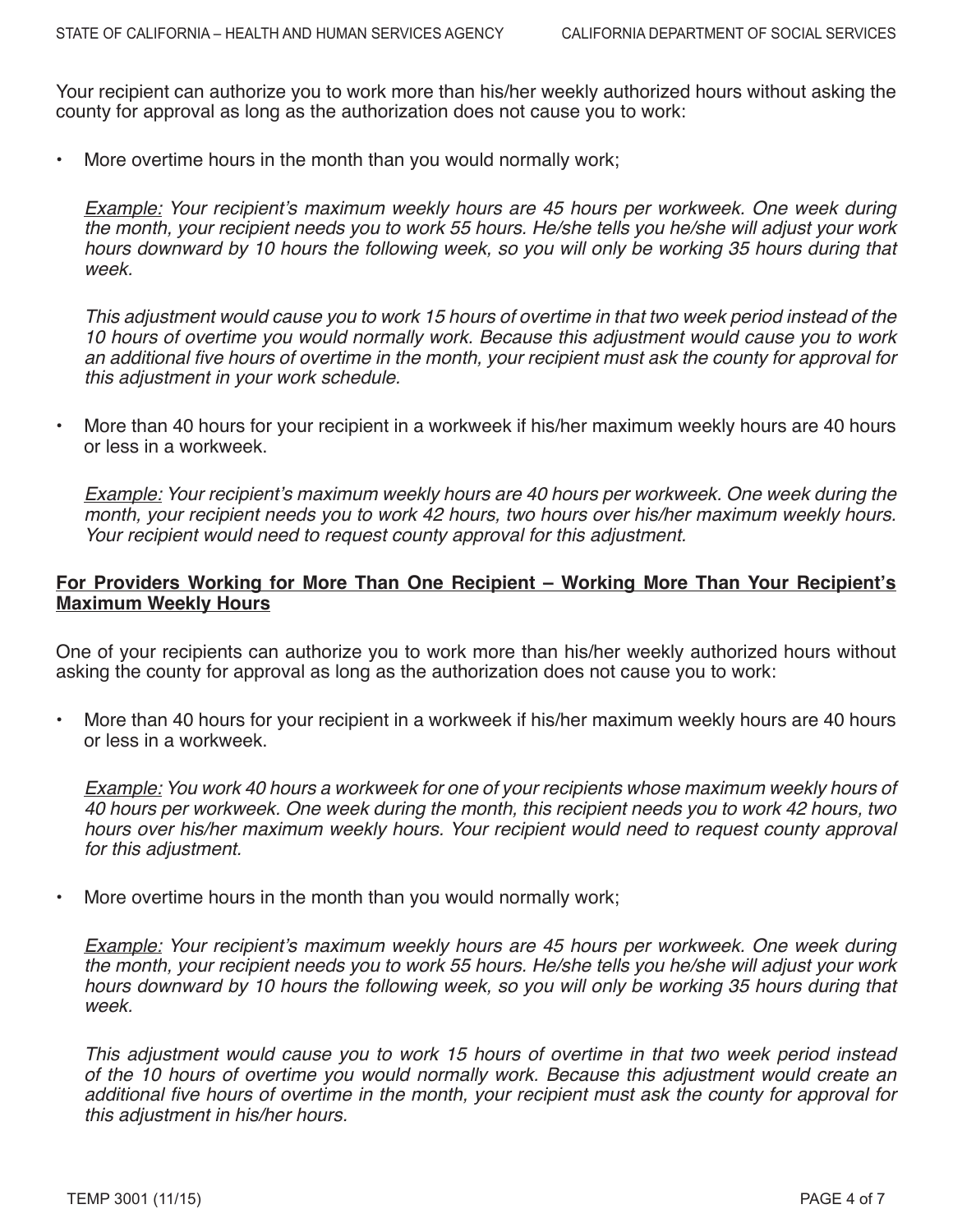• More than 66 hours per workweek.

Example: You work for two recipients, Recipient A who has maximum weekly hours of 36 hours per workweek and Recipient B who has maximum weekly hours of 30 hours per week. One week during the month, Recipient A needs you to work 37 hours in the workweek. Since doing so would cause you to work 67 hours for that workweek, one more than your maximum weekly hours of 66 hours, you cannot work the extra hour.

If you work the maximum weekly hours of 66 hours per workweek combined and one of your recipients asks for you to work additional hours for him/her, you can only do so if you can reduce the hours you work for one of your other recipients. Otherwise, you will have to tell the recipient that he/she will have to get another IHSS provider to work the additional hours.

#### **Submitting Your Timesheet**

When the new workweek and travel time rules go into effect on **February 1, 2016**, you will report all of the service hours you work for your recipient on your timesheet like you do now.

You must submit your timesheet (signed by both you and your recipient) within two weeks after the end of each pay period.

- If you submit your timesheet on time, your payment for the hours you worked will be issued within 10 days of the day it is received at the timesheet processing facility.
- If you do not submit your timesheet on time, it may take up to 30 days from the day your timesheet is received at the timesheet processing facility for you to get paid for the recipient service hours you worked.

#### **Direct Deposit**

**If you would like assistance with getting your wage payments quicker, please call 1 866 376 7066 to get information about Direct Deposit.**

#### **Submitting Your Travel Claim Form**

If you are traveling between locations where you provide services for different recipients on the same day, you will report your travel time on your travel claim form. The travel claim form will include instructions on how to complete it and where to submit the form for processing.

#### **IHSS Provider Enrollment Agreement (SOC 846)**

Although you signed the SOC 846 when you first became an IHSS provider, you must read and sign the attached SOC 846 form to show that you understand the new workweek and travel time limits explained in this notice. **You must return the signed SOC 846 form to the county by April 15, 2016. If you do not return the signed SOC 846 by April 15, 2016, you will be terminated as an IHSS provider as of May 1, 2016.**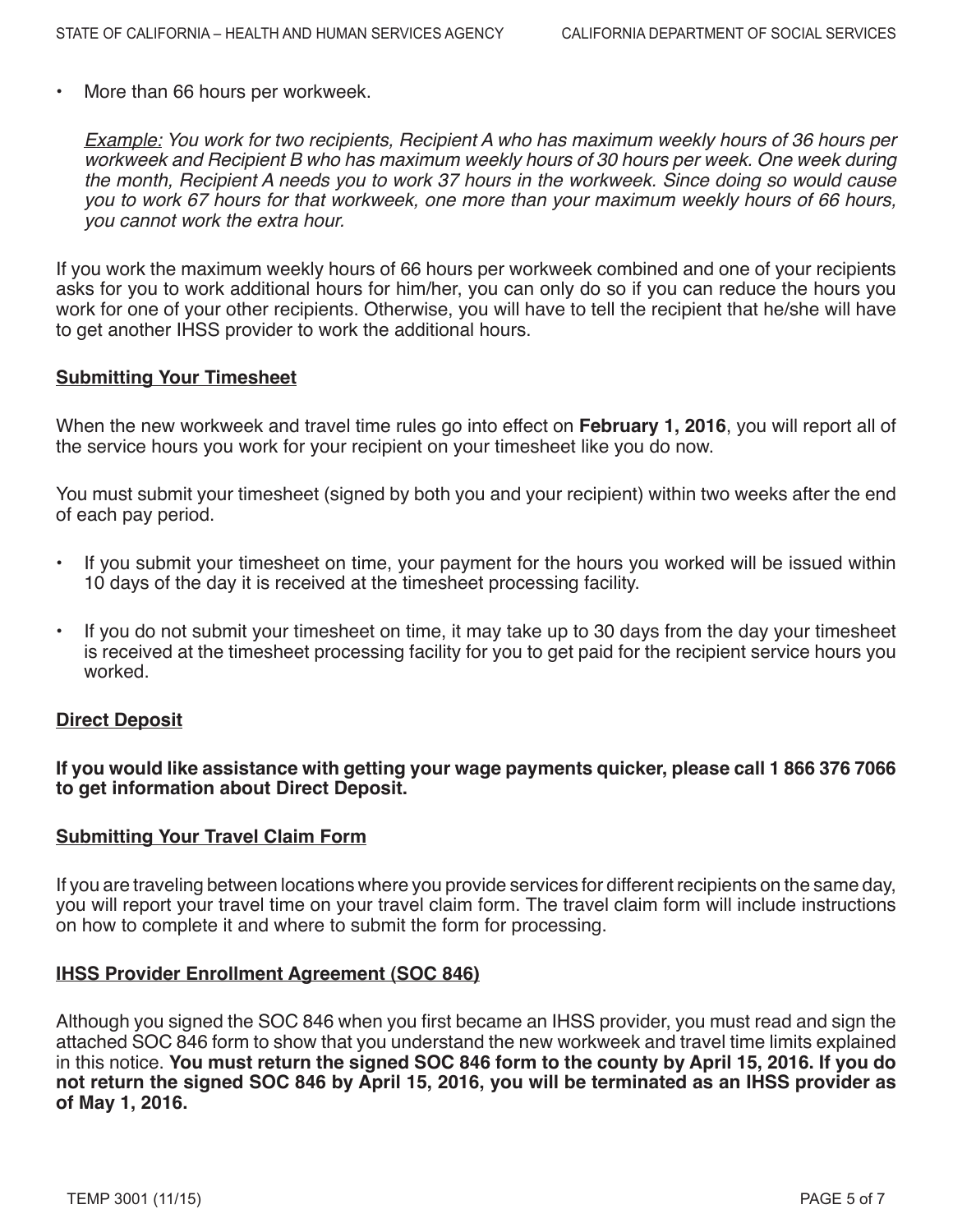The county will send you a photocopy of your signed SOC 846 form for your records.

# **Violations for Going Over Workweek & Travel Time Limits**

**Beginning May 1, 2016**, if you submit a timesheet reporting hours that go over the workweek or travel time limits, you will get a violation with a notification of how to appeal. Each time you do any of the following, you will get a violation:

- You work more than 40 hours in a workweek for a recipient without your recipient getting approval from the county when that recipient is authorized less than 40 hours in a workweek;
- You work more hours for your recipient than he/she is authorized for in a workweek, and this causes you to work more overtime hours in the month than you normally would;
- You work for more than one recipient and you work more than 66 hours in a workweek; or
- Your claimed travel time is more than seven hours in a workweek.

For each violation you receive, there will be a consequence:

| First<br>Violation               | $\bullet$ | Your recipient(s) and you will get a notice of the violation with appeal rights information.                                                                                                                                                       |
|----------------------------------|-----------|----------------------------------------------------------------------------------------------------------------------------------------------------------------------------------------------------------------------------------------------------|
| Second<br><b>Violation</b>       | $\bullet$ | Your recipients) and you will get a notice of the violation, and you will have a choice to<br>complete a one-time training about the workweek and travel time limits. If you choose<br>to complete the training, you will avoid a second violation |
|                                  |           | If you choose not to complete the training within 14 calendar days of the date of<br>the notice, you will be sent a notice of your second violation with the appeal rights<br>information.                                                         |
| <b>Third</b><br><b>Violation</b> |           | Your recipient(s) and you will get a notice of the third violation with appeal rights<br>information.                                                                                                                                              |
|                                  |           | You will be suspended as an IHSS provider with the IHSS program for three months.                                                                                                                                                                  |
| Fourth<br>Violation              | $\bullet$ | Your recipient(s) and you will get a notice of the fourth violation with appeal rights<br>information.                                                                                                                                             |
|                                  |           | You will be terminated as an IHSS provider with the IHSS program for one year.                                                                                                                                                                     |

If more than one violation occurs during a single month, regardless of how many occur on individual weeks in the month, it will only count as one violation.

Whenever you receive a violation of any type, you have ten calendar days from the date of the violation notice to contact the county and request a county review of the violation. Once the county receives the request for review, it has ten calendar days to review the violation and to send you a notice stating the outcome of the review.

For the third and fourth violations, if the county does not remove the violation, you may request a review of the violation by the California Department of Social Services Adult Programs Division's Appeals Unit. The county notice will explain how you may request the state review.